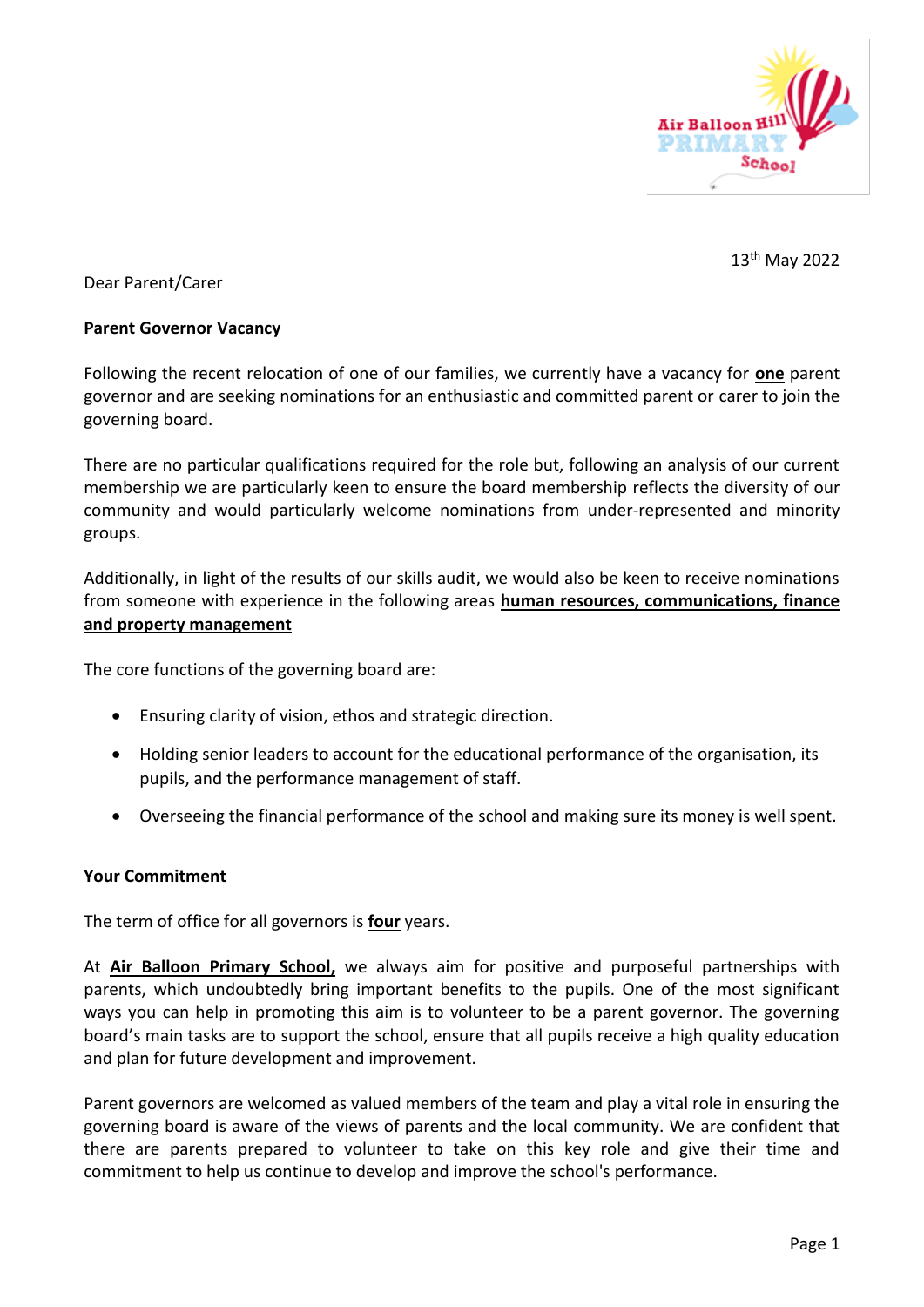Governors currently meet as a board **six** times a year and meetings usually start at **6.00pm** and are finished around **8.00pm**. All meetings are held at the school. If needed, additional meetings will be planned with, unless there are extraordinary circumstances, seven days' notice given.

We also have a **finance committee** and **education committee**. All governors are invited to join the committee that their skills and experience match with, or they have a particular interest in. Committee meetings are also held outside school hours.

Governors are occasionally required to visit the school during the day for monitoring visits and are encouraged to support school events, where possible. We offer new governors a comprehensive and supportive induction, and each new governor is assigned a buddy. Full training for the role is also available via the local authority Governor development service.

You will be required to sign the governing body's code of practice, and to apply for a DBS enhanced disclosure.

## **What do you need to do next?**

If you are interested in becoming a governor, self-nomination is acceptable – see attached form, which will need to be submitted to the **school office** by **12.00 noon** on **Monday 23rd May 2022**

When nominating yourself or someone else for the role of parent governor, you are nominating the person you believe has the skills and commitment to undertake the role. You are also nominating someone you trust to represent the views of parents when working with other governors and the headteacher, to promote high standards and strategically develop the school. The parent governor's role is not to represent individual parents' views or to report back directly to parents.

Should you have any questions about the role please do not hesitate to contact Mr Browse, myself or any existing member of the Governing board listed on the school website.

If there are more nominations than vacancies, an election will be held and all parents will be sent a voting paper. More details will be sent in due course if an election is necessary.

Yours sincerely

Nikki Jackson Chair of Governors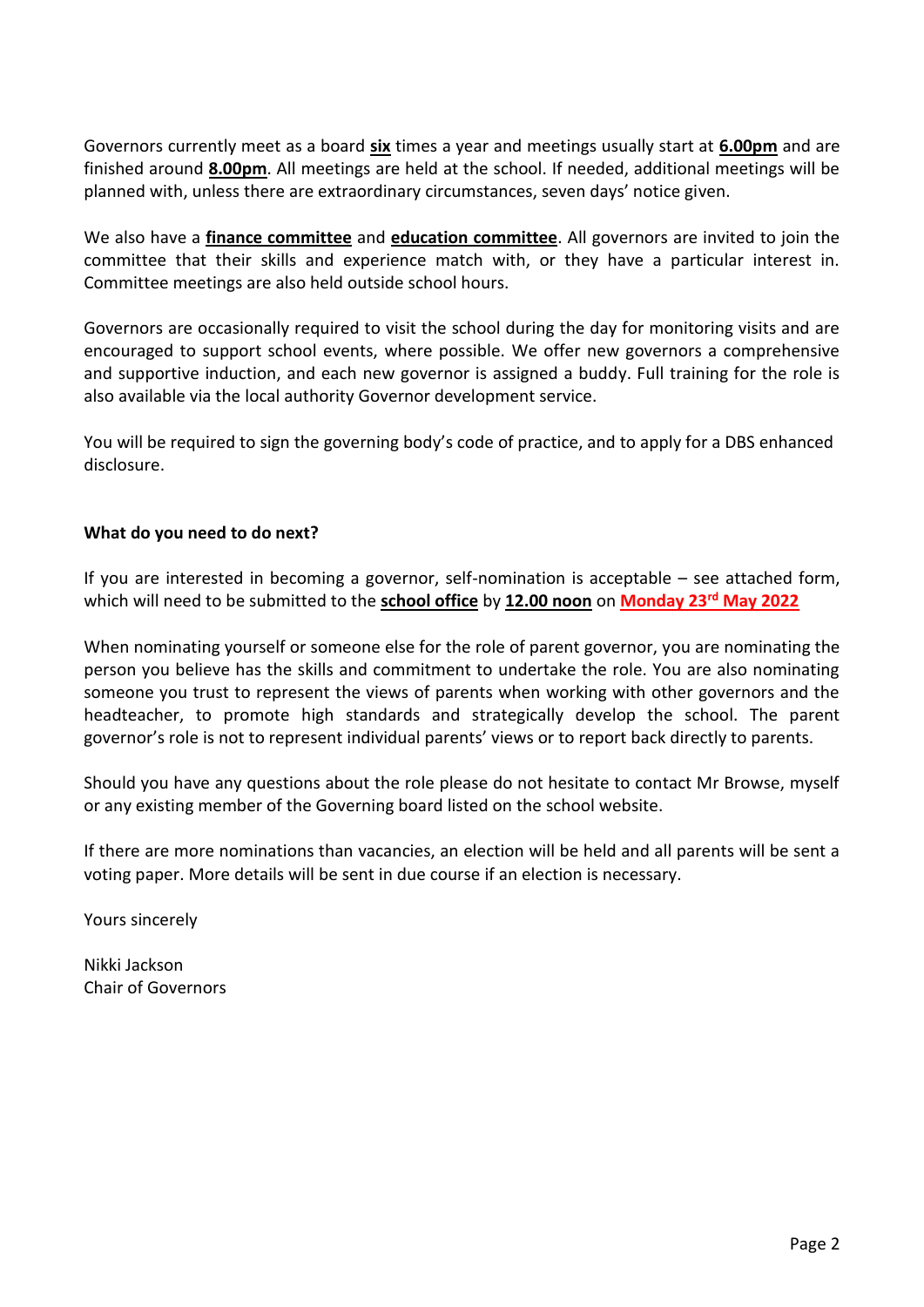## **Process for Selection and Appointment of Parent Governors**

- As the parent, carer or other person with parental responsibility for a pupil at this school you have the right to both propose candidates and stand as a candidate yourself.
- If you decide to put yourself forward for the parent governor vacancy you will need to find one other parent willing to second your nomination. You will need to ask them to complete and sign section A of the enclosed form.
- If more parents want to become governors than there are vacancies, a ballot will be held. Ballot papers and details of the election process will be sent to all parents and carers eligible to vote.
- If you put yourself forward and no ballot is necessary you will be elected unopposed from the day after the deadline for nominations passes.
- You are invited to provide a statement to support your nomination as a parent governor (see the enclosed nomination form). If a ballot is held this statement will be included on the ballot paper to help other parents decide who to vote for.
- If you are elected as a governor your term of office will be 4 years. You can resign at any time. If your child leaves the school you can continue as a governor until the end of your term of office.
- The enclosed nomination form must be returned to the Headteacher not later than ten school days from the date this letter was passed to you by the school – i.e. **Monday 23rd May 2022.**
- If you are elected you will be asked to apply for a Disclosure and Barring Service (DBS) enhanced disclosure.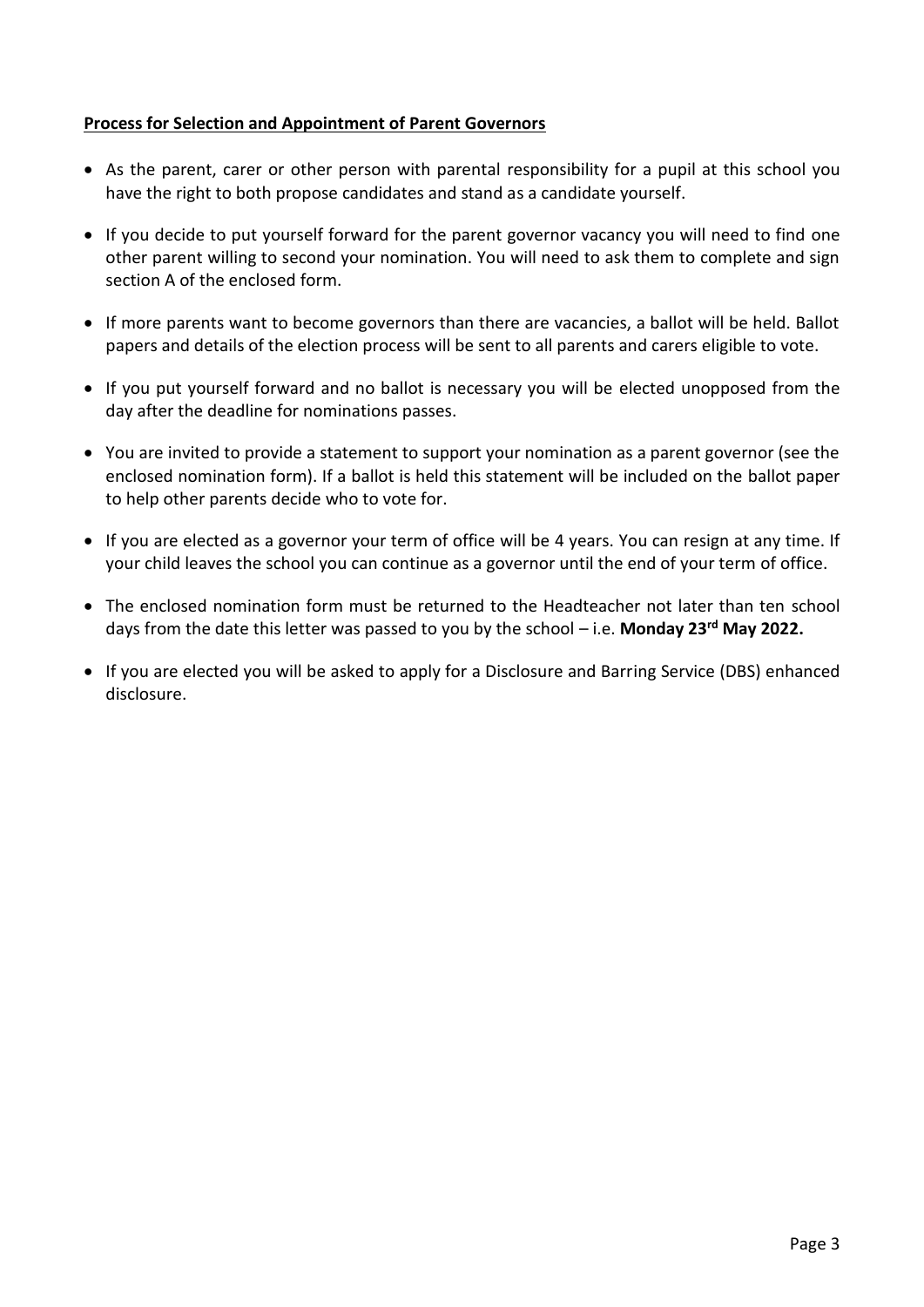#### **Parent governor nomination form**

Please complete section A for self-nomination and refer to the information on page 6 of this form to make yourself aware of the circumstances that a person may not be permitted to stand for the role of school governor. If you are nominating someone other than yourself, please complete section B of this form, reviewing page 6 to ensure that the individual in mind is suitable for the position

# **Section A – self nomination**

| I wish to nominate myself for the role of parent governor at Air Balloon Hill Primary School. I<br>have read the information on disqualification and confirm that I am eligible to stand for election. |                                                                                                     |  |
|--------------------------------------------------------------------------------------------------------------------------------------------------------------------------------------------------------|-----------------------------------------------------------------------------------------------------|--|
| Name:                                                                                                                                                                                                  |                                                                                                     |  |
| Email address:                                                                                                                                                                                         |                                                                                                     |  |
| Child's name:                                                                                                                                                                                          |                                                                                                     |  |
| Child's class:                                                                                                                                                                                         |                                                                                                     |  |
| Signature:                                                                                                                                                                                             | I have read the information on disqualification and confirm I am eligible to<br>stand for election. |  |
|                                                                                                                                                                                                        |                                                                                                     |  |

| My nomination is seconded by: |                |  |  |
|-------------------------------|----------------|--|--|
| Seconded by:                  | Name:          |  |  |
|                               | Email address: |  |  |
|                               | Child's name:  |  |  |
|                               | Child's class: |  |  |
|                               | Signature:     |  |  |

**Please submit with this form a brief description of yourself, your skills and experience and why you wish to serve as a governor. This description will be included on the voting paper if a ballot is held.**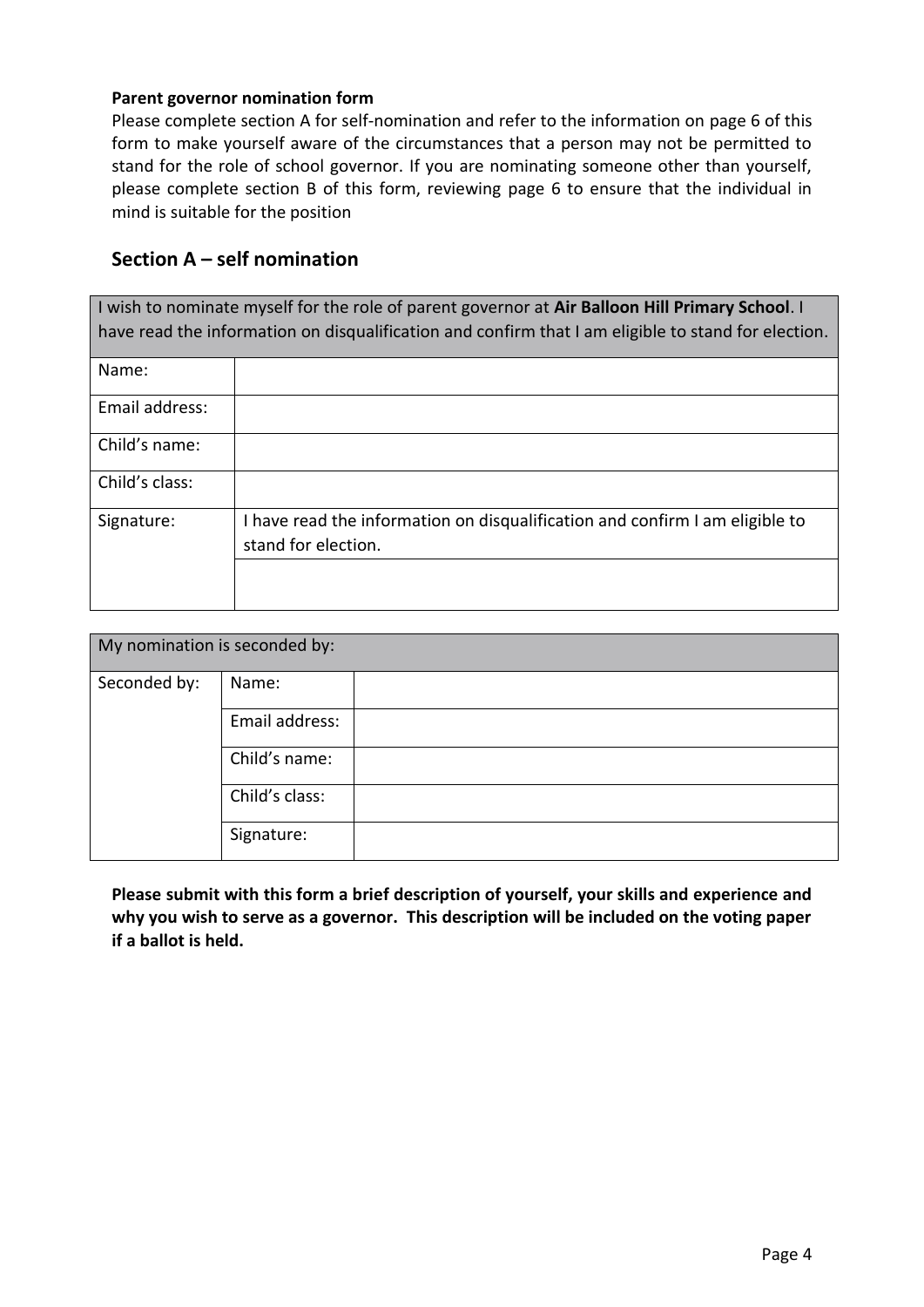# **Section B – nominating someone else**

|                                                                                             | I wish to nominate another parent for the role of parent governor at Air Balloon Hill Primary       |  |  |
|---------------------------------------------------------------------------------------------|-----------------------------------------------------------------------------------------------------|--|--|
| School. I confirm that I have informed the parent of my intention to nominate them and they |                                                                                                     |  |  |
|                                                                                             | are willing to be nominated for election.                                                           |  |  |
| <b>Nominee's details</b>                                                                    |                                                                                                     |  |  |
|                                                                                             |                                                                                                     |  |  |
| Name:                                                                                       |                                                                                                     |  |  |
| Email address:                                                                              |                                                                                                     |  |  |
| Child's name:                                                                               |                                                                                                     |  |  |
| Child's class:                                                                              |                                                                                                     |  |  |
| Signature:                                                                                  |                                                                                                     |  |  |
| Person being nominated                                                                      |                                                                                                     |  |  |
| Name:                                                                                       |                                                                                                     |  |  |
| Email address:                                                                              |                                                                                                     |  |  |
| Name of child:                                                                              |                                                                                                     |  |  |
| Child's class:                                                                              |                                                                                                     |  |  |
| Signature:                                                                                  | I have read the information on disqualification and confirm I am eligible to<br>stand for election. |  |  |
|                                                                                             |                                                                                                     |  |  |

**The person nominated should submit with this form a brief description of themselves, their skills and experience and why they wish to serve as a governor. This description will be included on the voting paper if a ballot is held.**

Please return your nomination form to the **school office** no later than **12.00 noon** on **Monday 23rd May 2022.** The returning officer for this election is **Mr Browse, Headteacher**

If there are more nominations than vacancies, an election will be held and all parents / carers will be sent a voting paper.